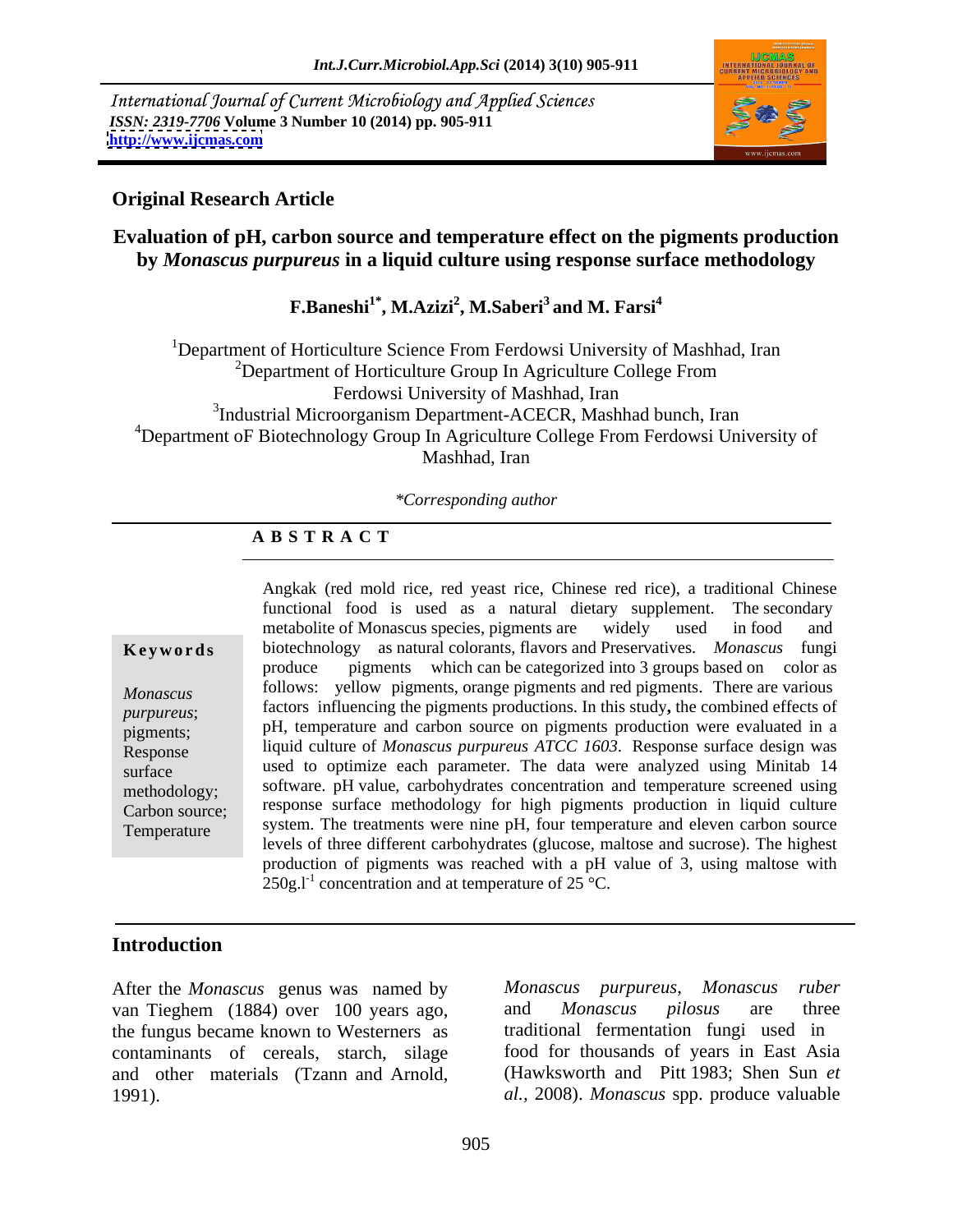metabolites, including red pigments,  $\gamma$ aminobutyric acid, and monacolin K, which *al.,* 2011). However, not all sources of are used as colorants, medicinals, and health carbon or nitrogen are good for growth of supplements. Many studies have focused on a particular fungus and some fungi may better understanding the mechanisms utilize one source of carbon better than the responsible for the biosynthesis of these others (Omamor *et al.,* 2008). Response metabolites (Yoshizaki *et al.,* 2010). surface methodology (RSM) is a collection *Monascus* fungi produce at least of statistical and mathematical techniques six major related pigments which can be useful for developing, improving and categorized into 3 groups based on color as optimizing processes (Subhagar *et al.,* follows: yellow pigments: monascin ( $C_{21}$  2009). RSM is very useful to test  $H_{26}$   $O_5$ ) and ankaflavin ( $C_{23}$   $H_{30}$  multiple process variables because fewer  $H_{26}$  O<sub>5</sub>) and ankaflavin (C<sub>23</sub> H<sub>30</sub> multiple process variables because fewer  $O_5$ ); orange pigments: monascorubrin ( $C_{23}$  experimental trials are needed compared  $H_{26}$  O<sub>5</sub>) and rubropunctatin (C<sub>21</sub> H<sub>22</sub> O); and red pigments: monascorubramine  $(C_{23} H_{27})$  $NO<sub>4</sub>$ ) and rubropuntamine  $(C<sub>21</sub> H<sub>23</sub> NO<sub>4</sub>)$ <br>(Subhasree *et al.*, 2011). Pigments produced by *Monascus spp* have been used as a natural food colorant for fish, bean curd pigments production by *Monascus pupureus* and wine (Tzann and Arnold, 1991). The ATCC 1603 using liquid cultured. folk medicine for improving food identified by response surface design. RSM, digestion and blood circulation and also an experimental strategy was used for for treatment of muscle bruising and finding the optimum combination of mixed dysentery. The manufacturing process for are well documented in the ancient Chinese pharmacopoeia (Ben-Taso-Gum- Mu) (Panda *et al.*, 2009). Carbon source, nitrogen source and pH have been shown to influence pigment production by **Microorganism** *Monascus purpureus* (Omamor *et al.,* 2008). Carbon and nitrogen are known to be *Monascus purpureus* ATCC 1603 was some of the most essential elements burchased from the Leibniz required by fungi for their growth Institute DSMZ German Collection of Micr (Omamor *et al.,* 2008). The structure of oorganisms and cell cultures (DSMZ, Germa pigments depends on type of substrate and ny). *Monascus purpures* was maintained on other specific factors during culture such as the PDA (Merck, Germany) slants at 4 °C, pH, temperature and moisture content and cultured at 37°C for 10 days were used (Pattanagul *et al.,* 2000; Subhasree *et al.,* 2011). Among the most important variables affecting biotechnological processes, the pH **Culture** conditions and inoculum and temperature are environmental **preparation** conditions with a strong effect on the biosynthesis of metabolites such as Three carbon sources (glucose, maltose and pigments, so it is very important to control sucrose) were screened. Ten day-old PDA

them in industrial bioprocesses (Mendez *et*  useful for developing, improving 2009). RSM is very useful to test to the study of one variable at a time (Shen Sun *et al.,* 2008).

The purpose of the present study was to Angkak" has long been recognized as a literaction between parameters could be Angkak" and its therapeutic applications and sucrose) for pigments production by The purpose of the present study was to determination of the best conditions for ATCC 1603 using liquid cultured. substrate (pH, temperature, glucose, maltose *Monascus purpureus*.

# **Materials and Methods**

# **Microorganism**

purchased from the Leibniz for inoculum preparation.

### **Culture conditions and inoculum preparation**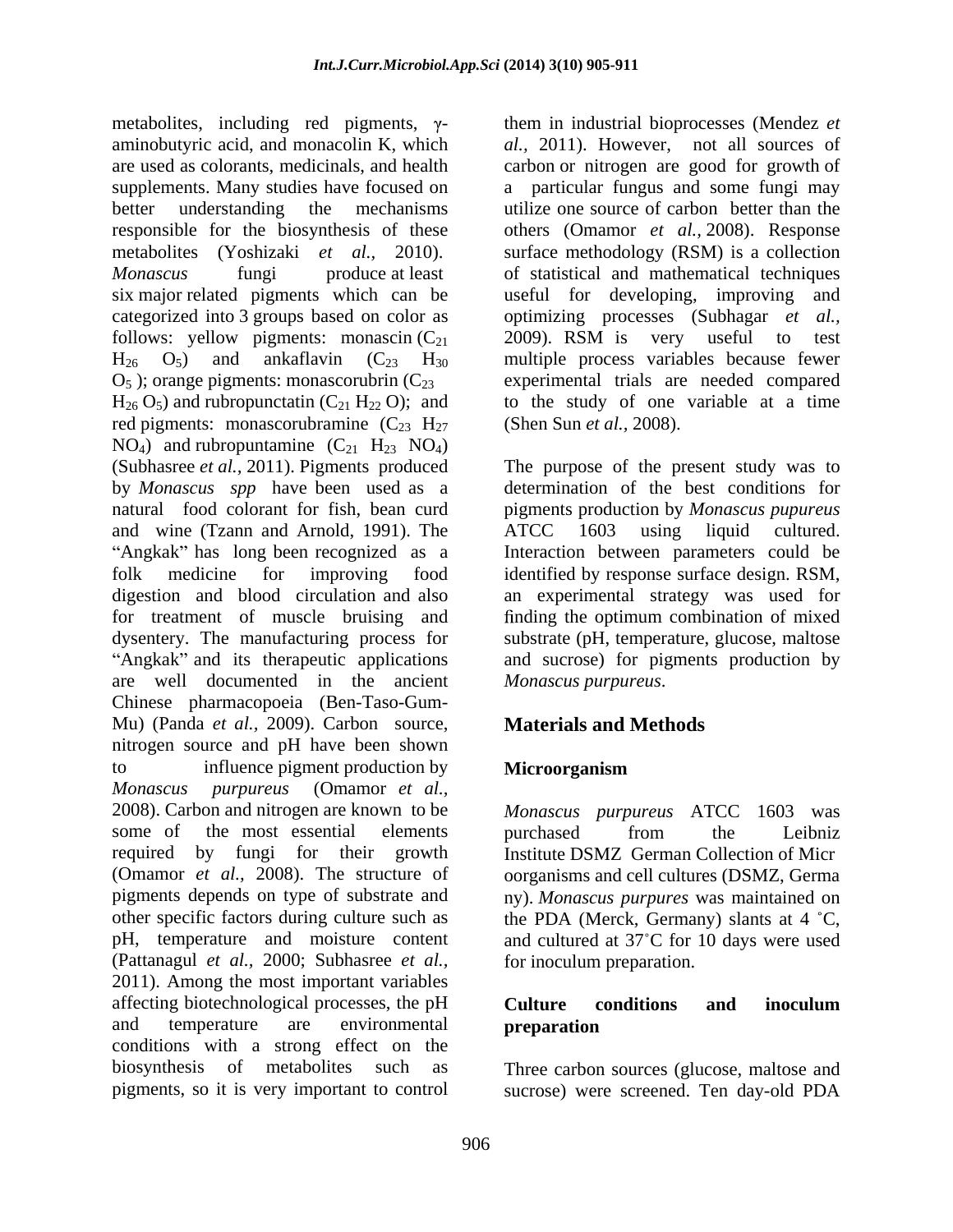pure cultures of *M. purpureus*. (1 pool standard) were used for inoculation of conical flasks containing the fermentation The data were analyzed using Minitab 14 medium: 4% of glucose, 1% of yeast extract software (Minitab Inc., USA). The quadratic and  $0.1\%$  of  $KH_2PO_4$  in 30 mL of distilled model for predicting the optimal point was water, adjusted to pH 6. These cultures were incubated at 25°C for 48 h in a shaking  $Y=b+ b_1 x_1+b_2 x_2+b_3 x_3+b_4 x_4+b_5 x_5+b_{11}$ incubator at 100 rpm. The basal medium consisted of: 0.15% of NH<sub>4</sub>CL, 0.1% of  $x_2 + b_{13}x_1$ ,  $x_3 + b_{14}x_1$ ,  $x_4 + b_{15}x_1$ ,  $x_5 + b_{23}x_2$ KH<sub>2</sub>PO<sub>4</sub>, 0.05% of MgSO<sub>4</sub>·7H<sub>2</sub>O, 0.05% of  $x_3 + b_{24}x_2$ ,  $x_4 + b_{25}x_2$ ,  $x_5 + b_{34}x_3$ ,  $x_4 + b_{35}x_3$ ,  $x_5 +$ NaCl, 0.01% of FeSO<sub>4</sub>.7H<sub>2</sub>O and 150 ml of  $b_{45}x_4$ ,  $x_5$ deionized water. The contents of the flasks were mixed and autoclaved at  $121^{\circ}$ C at 15 where Y is the amount of pigment produced psi for 20min. After inoculation (7.5%,  $v/v$ ), (mg/g dry substrate), and  $x_1$ ,  $x_2$ ,  $x_3$ ,  $x_4$  and  $x_5$ the fermentation was carried out for 14 days

set at 400 nm for yellow pigment, 460 for glucose concentration and sucrose orange pigment and 500 nm for red pigment. concentration, respectively.  $B_{11}$ ,  $B_{22}$ ,  $B_{33}$ , The results are expressed as optical density  $B_{44}$  and  $B_{55}$  are quadratic coefficients and by dilution factor (Lin and Iizuka, 1982; Lee  $B_{45}$  are cross-product coefficients.

#### **Experimental design and altose, and altose, altose, altose, altose, altose, altose, altose, altose, altose, altose, altose, altose, altose, altose, altose, altose, altose, altose, altose, altose, altose, altose, altose, a**

So that the optimum conditions, a response H.maltose, pH.glucose, pH.sucrose, maltose. surface design was selected. The involved glucose maltose sucrose. and and crucial factors are temperature  $(X_1)$ , pH clucose.sucrose, respectively (Figures 1,2,3).  $(X_2)$ , maltose concentration  $(X_3)$ , glucose concentration  $(X_4)$  and sucrose **Results and Discussion** concentration  $(X_5)$ . All evaluated factors, and their level at which the experiments were carried out, are given in Table 1.

The low and high levels were coded as  $-1$  H and  $+1$ , the middle level was coded as 0. A synarims and data and simulated values total of 33 runs with 7 central points were generated. The central point of the design arrangement decided on was: temperature 25 C, concentration of each carbon source (maltose, glucose and sucrose)  $125$  g.l<sup>-1</sup> and and  $pH$  5.

#### **Response surface methodology**

model for predicting the optimal point was express as follow:

 $x_1^2$ +  $b_{22}x_2^2$ +  $b_{33}x_3^2$ +  $b_{44}x_4^2$ +  $b_{55}x_5^2$ +  $b_{12}x_1$ .  $^{2}$ + b<sub>44</sub> x<sub>4</sub><sup>2</sup>+ b<sub>55</sub> x<sub>5</sub><sup>2</sup>+ b<sub>12</sub> x<sub>1</sub>.  $^{2}$ +  $b_{55}x_{5}^{2}$ +  $b_{12}x_{1}$ .  $x_1^2$ + b<sub>22</sub>  $x_2^2$ + b<sub>33</sub>  $x_3^2$ + b<sub>44</sub>  $x_4^2$ + b<sub>55</sub>  $x_5^2$ + b<sub>12</sub>  $x_1$ .<br> $x_2$ + b<sub>13</sub>  $x_1$ .  $x_3$ + b<sub>14</sub>  $x_1$ .  $x_4$ + b<sub>15</sub>  $x_1$ .  $x_5$  + b<sub>23</sub>  $x_2$ .  $x_3$ +  $b_2$ <sub>4</sub>  $x_2$ ,  $x_4$ +  $b_2$ <sub>5</sub>  $x_2$ ,  $x_5$ +  $b_3$ <sub>4</sub>  $x_3$ ,  $x_4$ +  $b_3$ <sub>5</sub>  $x_3$ ,  $x_5$ +  $b_{45}$   $x_{4}$ .  $x_{5}$ 

are input variables.

in a shaking incubator at 150 rpm.  $X_1, X_2, X_3, X_4$ , and  $X_5$  indicate temperature, p **Pigment estimation ion and sucrose concentration, respectively.** Pigment concentration was estimated using linear coefficients.  $B_1$ ,  $B_2$ ,  $B_3$ ,  $B_4$ , and  $B_5$  ind a spectrophotometer (Cecil 2010UV-visible) icate temperature, pH, maltose concentratio, units per gram of dried medium multiplied  $B_{15}$ ,  $B_{23}$ ,  $B_{24}$ ,  $B_{25}$ ,  $B_{34}$ ,  $B_{35}$  and  $B_{14}$ ,  $B_{12}$ ,  $B_{13}$ , *et al.*, 2007). **B**<sub>12</sub>, **B**<sub>13</sub>, **B**<sub>13</sub>, **B**<sub>14</sub>, **B**<sub>15</sub>, **B**<sub>23</sub>, **B**<sub>24</sub>, **B**<sub>25</sub>, **B**<sub>34</sub>, **B**<sub>35</sub>, H, maltose concentration, glucose concentrat  $B_0$  is a constant and  $B_1$ ,  $B_2$ ,  $B_3$ ,  $B_4$  and  $B_5$  are glucose concentration and sucrose concentration, respectively.  $B_{11}$ ,  $B_{22}$ ,  $B_{33}$ ,  $B_{44}$  and  $B_{55}$  are quadratic coefficients and  $B_{45}$  are cross-product coefficients.<br> $B_{12}$ ,  $B_{13}$ ,  $B_{14}$ ,  $B_{15}$ ,  $B_{23}$ ,  $B_{24}$ ,  $B_{25}$ ,  $B_{34}$ ,  $B_{35}$ , and  $B_{45}$  indicate temperature. pH, temp

altose,

temperature.glucose, temperature.sucrose, p glucose, maltose.sucrose,

# **Results and Discussion**

Among the five factors used in the response surface design, maltose, glucose, sucrose, p and temperature were used for pigment production. Table 2 shows the results of experimental data and simulated values. Multiple regression analysis of the response surface design for the pigments production: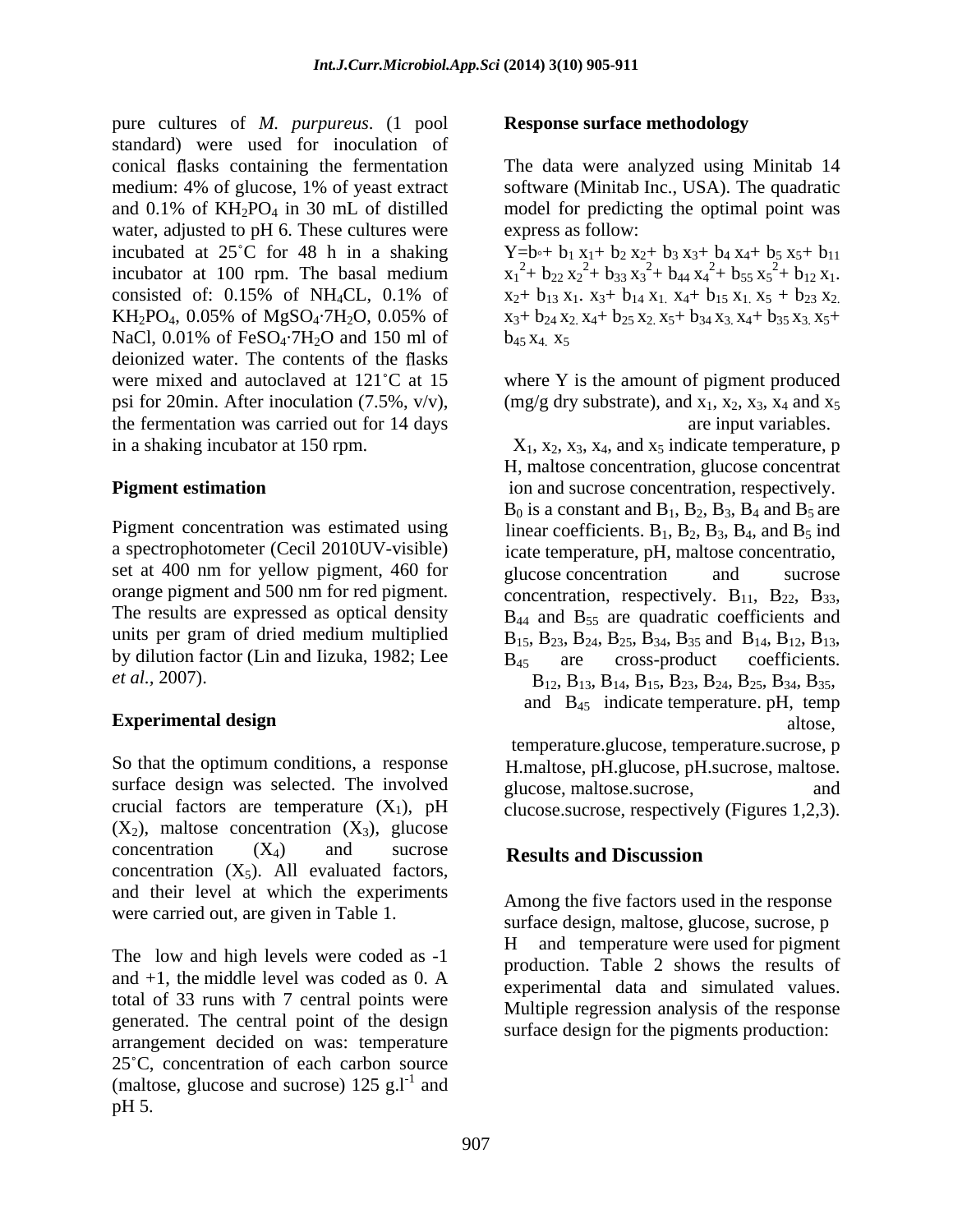|                                     |             |        | Coded-variable level |     |
|-------------------------------------|-------------|--------|----------------------|-----|
| variable                            | symbol -1   |        |                      |     |
| Temprature( $^{\circ}$ C)           | ∡⊾∣         | ∼<br>∼ | 32.<br>⊸،∠ب          | 40  |
| pH value                            | 4 S.Z       |        |                      |     |
| Maltose concentration( $g.l^{-1}$ ) | ZX3         |        | ⊥∠J                  | 250 |
| Glucose concentration(g.l]          |             |        | 125                  | 250 |
| Sucrose concentration( $g.l^{-1}$ ) | $ -$<br>ZX5 |        | 1つく                  | 250 |

**Table.1** Levels of variable used in response surface design

**Table.2** Response surface design with actual and predicted pigments production The analysis of variance of regression for pigment production was summarized in Table 3. The  $r^2$  values of Red pigment level, Orange pigment level, and Yellow pigment level were 0.95,

0.95,

|                                  | Run Block | Code levels                                                                 |                                                                      |                | Pigment<br>production<br>(UA400) |                | Pigment<br>production<br>(UA460) |                | Pigment<br>production<br>(UA500) |
|----------------------------------|-----------|-----------------------------------------------------------------------------|----------------------------------------------------------------------|----------------|----------------------------------|----------------|----------------------------------|----------------|----------------------------------|
|                                  |           | $X_1$ $X_2$ $X_3$ $X_4$ $X_5$                                               |                                                                      | Actual         | predicted                        | Actual         | predicted                        | Actual         | predicted                        |
| - 1                              |           | $-1$ $-1$ $-1$<br>$\frac{1}{2}$                                             | $-1$                                                                 | 2.562          | 2.498                            | 2.982          | 2.869                            | 2.547          | 2.454                            |
| $\overline{2}$<br>$\overline{3}$ |           | $-1$<br>$-1$<br>$-1$<br>$-1$<br>$-1$<br>$-1$                                | $-1$<br>$\sim$ 1<br>$-1$                                             | 0.131<br>0.162 | 0.165<br>0.234                   | 0.070<br>0.086 | 0.052<br>0.098                   | 0.040<br>0.056 | 0.011<br>0.050                   |
| $\overline{4}$                   |           | $-1$ 1<br>$-1$                                                              | $\blacksquare$                                                       | 0.097          | 0.191                            | 0.047          | 0.101                            | 0.043          | 0.060                            |
|                                  |           |                                                                             |                                                                      |                |                                  |                |                                  |                |                                  |
| $5^{\circ}$                      |           | $-1$<br>$-1$ 1 $-1$ $-1$                                                    |                                                                      | 3.980          | 3.870                            | 3.300          | 3.188                            | 1.488          | 1.425                            |
|                                  |           | $\overline{1}$<br>$-1$<br>$\overline{1}$                                    | $-1$                                                                 | 0.302          | 0.214                            | 0.141          | 0.071                            | 0.095          | 0.055                            |
|                                  |           | $1 \t -1 \t 1 \t 1 \t -1$                                                   |                                                                      | 0.543          | 0.493                            | 0.285          | 0.245                            | 0.183          | 0.165                            |
|                                  |           | $-1$<br>$-1$<br>$1 \quad 1$                                                 | $\mathbf{1}$                                                         | 0.362          | 0.411                            | 0.228          | 0.283                            | 0.121          | 0.167                            |
| 9                                |           | $1 -1 -1 -1 -1$<br>$-1$                                                     |                                                                      | 1.174          | 1.161                            | 0.719          | 0.689                            | 0.405          | 0.378                            |
| 10                               |           | $1 \t 1 \t -1 \t -1 \t 1$                                                   |                                                                      | 0.158          | 0.167                            | 0.068          | 0.081                            | 0.057          | 0.053                            |
| 11                               |           | $1 \t1 \t-1 \t1 \t-1$                                                       |                                                                      | 0.382          | 0.429                            | 0.203          | 0.245                            | 0.144          | 0.163                            |
| 12                               |           | $-1$ 1 $-1$ 1 1                                                             |                                                                      | 0.326          | 0.472                            | 0.153          | 0.291                            | 0.106          | 0.189                            |
| 13                               |           | $\overline{1}$<br>1 1                                                       | $-1$<br>$-1$                                                         | 0.220          | 0.085                            | 0.128          | 0.046                            | 0.088          | 0.050                            |
| 14                               |           | $1 \t 1 \t -1$<br>$-1$                                                      | $\mathbf{1}$                                                         | 0.117          | 0.080                            | 0.063          | 0.077                            | 0.044          | 0.070                            |
|                                  |           |                                                                             |                                                                      |                |                                  |                |                                  |                |                                  |
| 15                               |           | $1 \quad 1 \quad 1 \quad -1$<br>$-1$                                        |                                                                      | 0.452          | 0.453                            | 0.262          | 0.305                            | 0.172          | 0.220                            |
| 16<br>17                         |           | $\theta$<br>$\overline{0}$<br>$\Omega$                                      | $\overline{1}$<br>$\overline{0}$<br>$\overline{0}$                   | 0.515<br>0.674 | 0.539<br>0.642                   | 0.236<br>0.288 | 0.321<br>0.274                   | 0.155<br>0.184 | 0.226<br>0.170                   |
| 18                               |           | $\theta$<br>$\overline{0}$<br>$\overline{0}$                                | $\overline{0}$<br>$\mathbf{0}$                                       | 0.724          | 0.642                            | 0.359          | 0.274                            | 0.231          | 0.170                            |
| 19                               |           | $\theta$<br>$\overline{0}$<br>$\overline{0}$<br>$\theta$<br>$\Omega$<br>- 0 | $\overline{0}$<br>$\overline{0}$<br>$\overline{0}$                   | 0.868          | 0.642                            | 0.345<br>0.321 | 0.274                            | 0.201<br>0.187 | 0.170<br>0.170                   |
| 20<br>21                         |           | $\theta$<br>$\overline{0}$<br>- 0                                           | $\overline{0}$<br>$\overline{0}$<br>$\overline{0}$                   | 0.731<br>0.352 | 0.642<br>0.642                   | 0.136          | 0.274<br>0.274                   | 0.098          | 0.170                            |
| 22                               |           | $\Omega$<br>$\Omega$                                                        | $\overline{0}$<br>$\overline{0}$                                     | 0.480          | 0.642                            | 0.185          | 0.274                            | 0.111          | 0.170                            |
| 23<br>24                         |           | $\Omega$<br>$\Omega$<br>$\Omega$<br>$\Omega$                                | $\overline{0}$<br>$-1$<br>$\Omega$                                   | 0.595<br>0.205 | 0.847<br>$-0.026$                | 0.336<br>0.086 | 0.616<br>$-0.185$                | 0.223<br>0.062 | 0.401<br>$-0.108$                |
| 25                               |           | $\Omega$<br>$\Omega$                                                        | $-1$<br>$\overline{0}$                                               | 0.427          | 0.830                            | 0.158          | 0.556                            | 0.092          | 0.359                            |
| 26<br>27                         |           | $\Omega$<br>$\Omega$<br>$\Omega$<br>$-1$<br>- 0                             | $\overline{1}$<br>$\overline{0}$<br>$\overline{0}$<br>$\overline{0}$ | 0.586<br>0.833 | 0.203<br>0.508                   | 0.297<br>0.316 | $-0.092$<br>0.219                | 0.212<br>0.157 | $-0.048$<br>0.197                |
| 28                               |           | $\Omega$                                                                    | $\overline{0}$<br>$\overline{0}$                                     | 0.266          | 0.611                            | 0.126          | 0.232                            | 0.108          | 0.075                            |
| 29                               |           | $\Omega$<br>$\Omega$<br>$\Omega$<br>$\Omega$                                | $\Omega$<br>$\Omega$<br>$\Omega$                                     | 0.782          | 0.845                            | 0.314          | 0.547                            | 0.161          | 0.346                            |
| 30<br>31                         |           | $\Omega$<br>$-1$                                                            | $\Omega$<br>$\Omega$<br>$\Omega$                                     | 0.301<br>0.833 | 0.259<br>0.691                   | 0.164<br>0.482 | $-0.060$<br>0.380                | 0.144<br>0.207 | $-0.034$<br>0.129                |
| 32                               |           | $\Omega$<br>$\Omega$                                                        | $\overline{0}$<br>$\Omega$                                           | 0.250          | 0.412                            | 0.143          | 0.254                            | 0.133          | 0.218                            |
| $\frac{33}{2}$                   |           | $\overline{0}$<br>$\overline{0}$<br>$\overline{0}$                          | $\Omega$<br>$\Omega$                                                 | 0.605          | 0.503                            | 0.235          | 0.189                            | 0.152          | 0.116                            |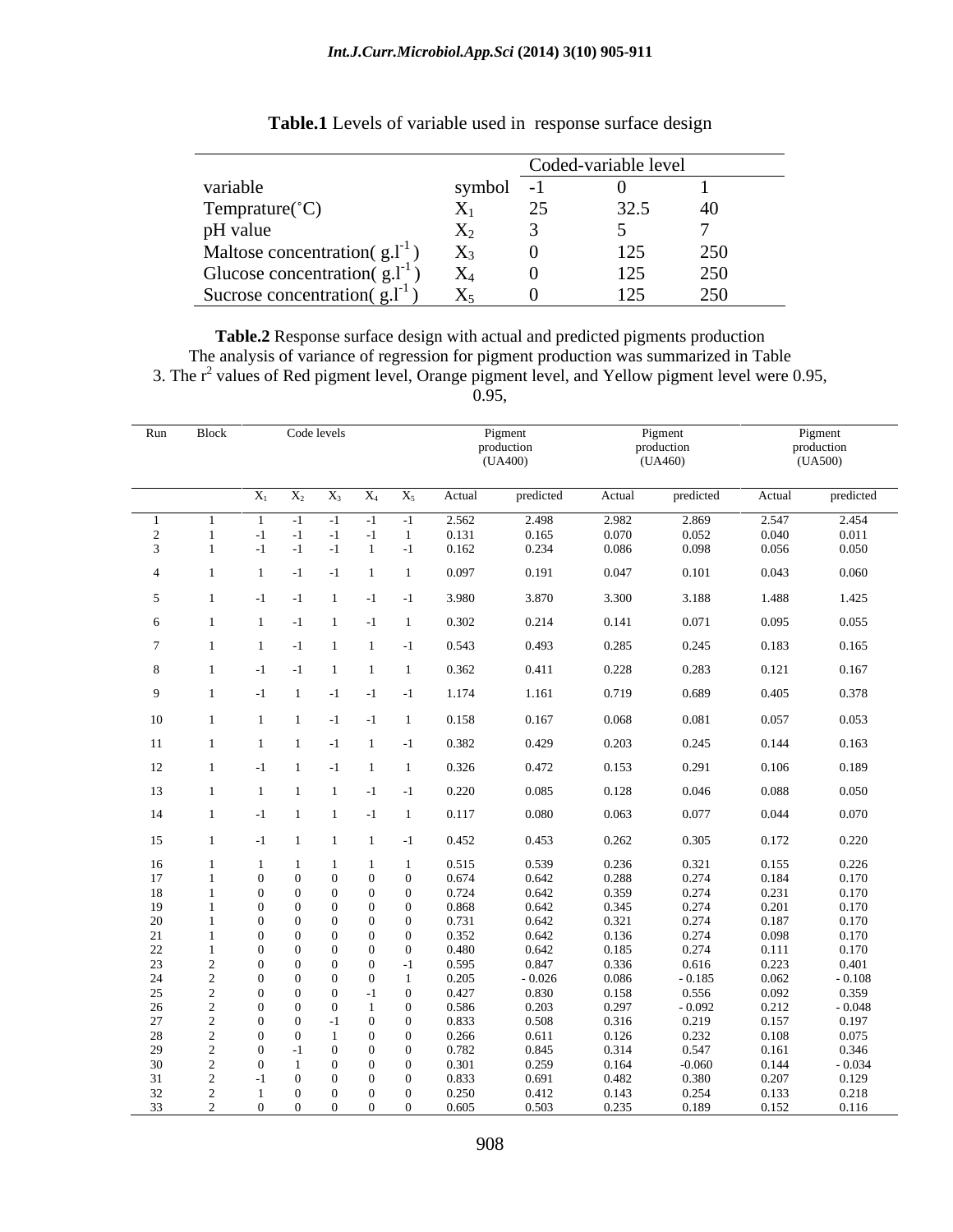|                              |                 |          | Sum of square                         |          |
|------------------------------|-----------------|----------|---------------------------------------|----------|
| Source                       | $\mathrm{Df}^a$ | Red      | pigment Orange pigment Yellow pigment |          |
|                              |                 | (A500/g) | (A460/g)                              | (A400/g) |
| Regression                   |                 | 6.83131  | 15.4670                               | 16.7207  |
| Linear                       |                 | 2.66557  | 6.5030                                | 7.1447   |
| Square                       |                 | 0.15818  | 0.3738                                | 0.0559   |
| Interaction                  | 10              | 4.00757  | 8.5903                                | 9.5201   |
| Residual                     | 11              | 0.33192  | 0.7292                                | 0.9788   |
| Lack of fit                  |                 | 0.31810  | 0.6876                                | 0.8018   |
| Pure error                   |                 | 0.01382  | 0.0416                                | 0.1770   |
| Variability explain( $r^2$ ) |                 | 0.955    | 0.956                                 | 0.945    |

**Table.3** ANOVA for response surface design during Pigments production by *M. purpureus*

a df: degree of freedom.

25

30

 $\label{eq:reprerature} Temperature(^{\circ}\text{C})$ 

25

40

**Figure.1**Response surface plots showing relative effects of two parameters on yellow, orange and red pigments production while keeping others at constant levels



Maltose(g/l)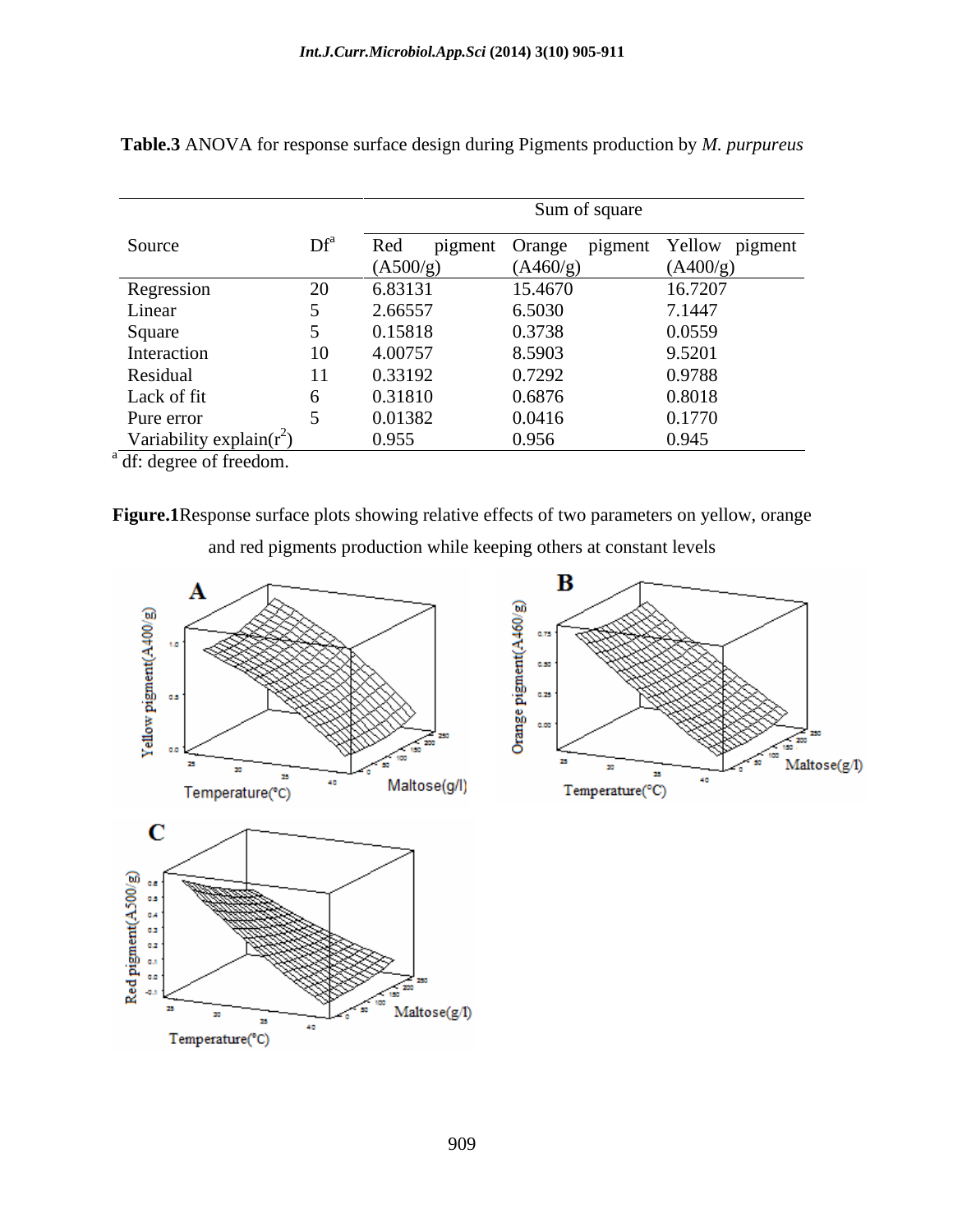



**Figure 3** Response surface plots showing relative effects of two parameters on yellow, orange and red pigments production while keeping others at constant levels